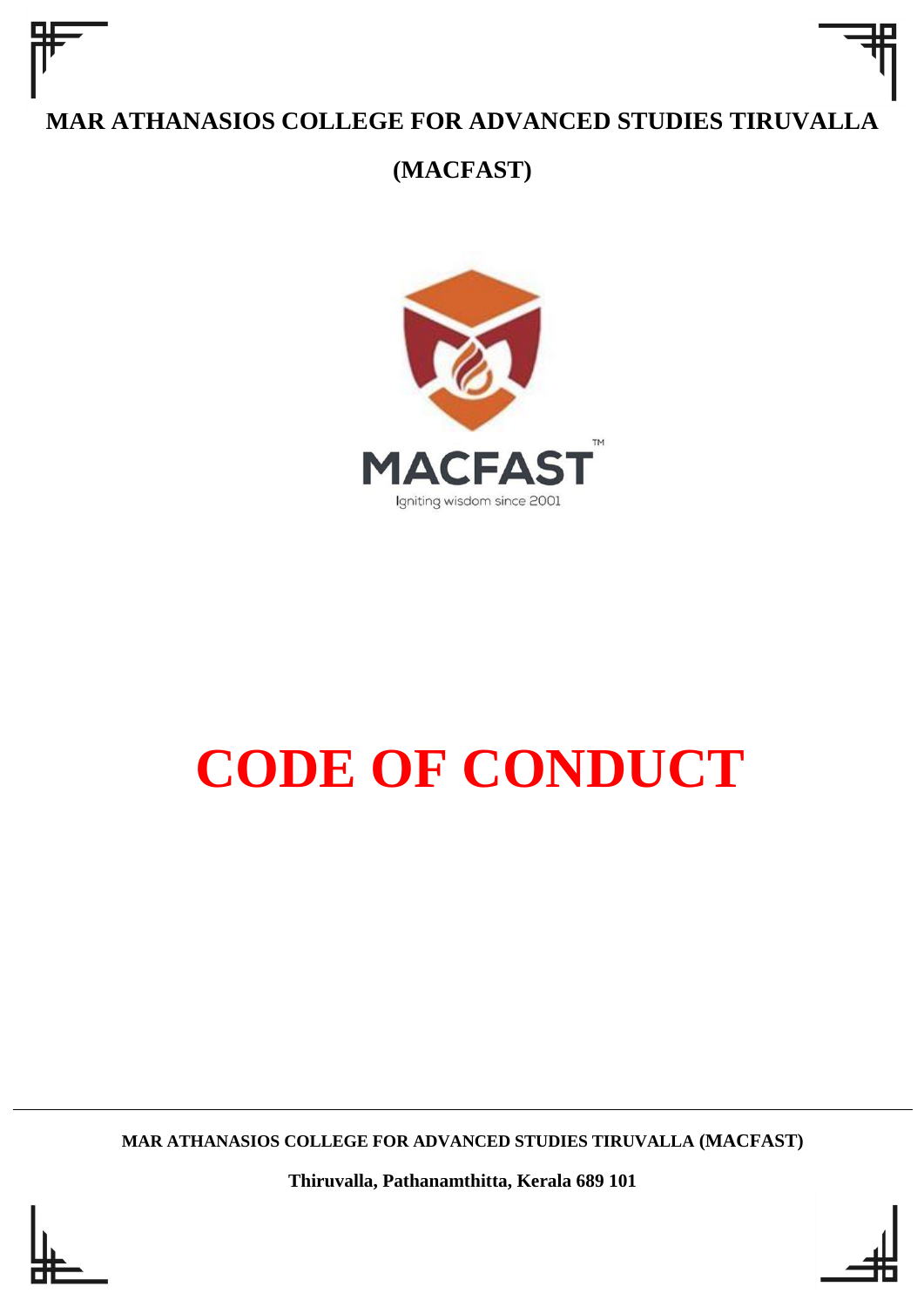### **CODE OF CONDUCT FOR STAFF**

- ➢ All the teaching and non-teaching staff of the college are expected to follow the rules and regulations in force.
- $\triangleright$  All members of the staff are expected to report for duty at 8.50 AM and unless it is explicitly stated, they shall be at the disposal of the College during all the working hours.
- ➢ They shall be neatly dressed, observing their decorum and dress code of the College besides wearing their identity card.
- ➢ At the time of arrival to and departure from the college each staff member shall undergo face recognition to mark their presence and shall sign in the Attendance Register.
- ➢ Those faculty members who have classes during the first period shall be in the class room before the commencement of the prayer.
- ➢ All members of the staff shall discharge their duties diligently and promptly for the accomplishment of the vision, mission, core values and objectives of the college.
- ➢ They shall be not absent from their duties without prior permission of the concerned authorities.
- ➢ Those, who intends to take leave, shall strictly adhere to the leave rules.
- $\triangleright$  No member of the staff shall work in any other organization on part-time basis or as guest faculty without the prior permission of the management.
- ➢ No member of the staff shall speak or act in defamation of the name and reputation of the college or detrimental to the interest of the college.
- ➢ Any act or behavior from the part of staff members detrimental to the interest of the college will be treated as an offence.
- ➢ The faculty members shall participate and present papers in at least two National or International Seminars/ Conferences / Workshops in an academic year.
- ➢ They shall publish books and/or research articles in reputed indexed journals and undertake research projects.
- $\triangleright$  All members of the staff shall actively involve in the co-curricular and extra- curricular activities of the college.
- ➢ They shall make use of the infrastructure and other facilities of the college including Laboratories, Library, RADIO MACFAST 90.4, MACFAST Incubation Centre etc . for beneficial use of their academic purpose and career development.
- ➢ They shall try to establish Institution- Industry linkages leading to MoUs with reputed organizations.
- ➢ No member of the staff shall indulge in harassment of any type, misbehavior or show favours to any other the staff or students of the College.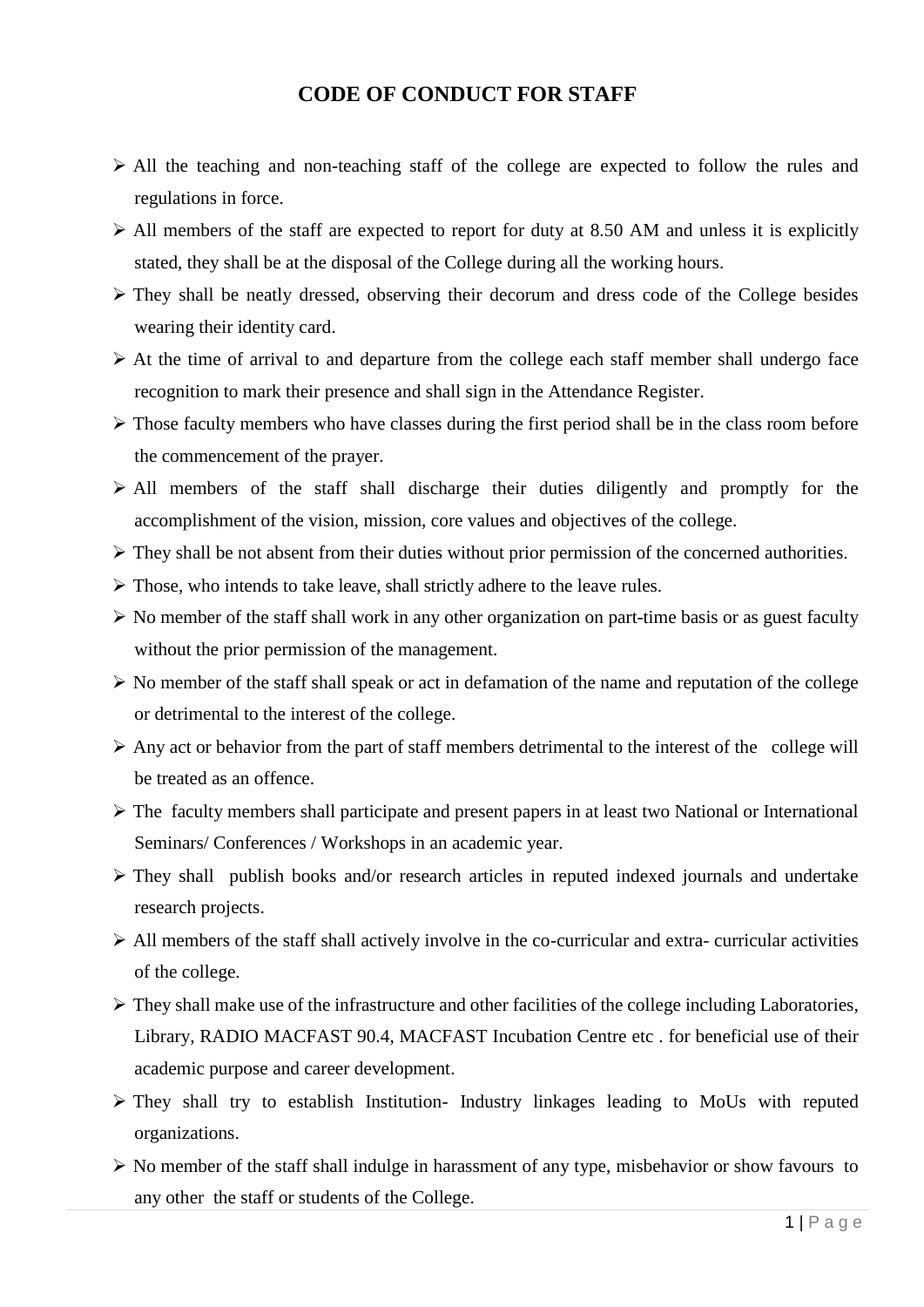- ➢ All members of the staff are expected to avoid discriminations based on caste, creed, gender, status etc.
- ➢ No member of the staff shall, for any reason, found guilty of giving or taking bribe or gifts or any illegal gratification from the students or their parents or from any other agencies.
- ➢ No member of the staff shall be involved either directly or indirectly in any sort of unlawful activities.
- ➢ Any member, convicted in a court of law on criminal charges will be liable for termination of his/her services.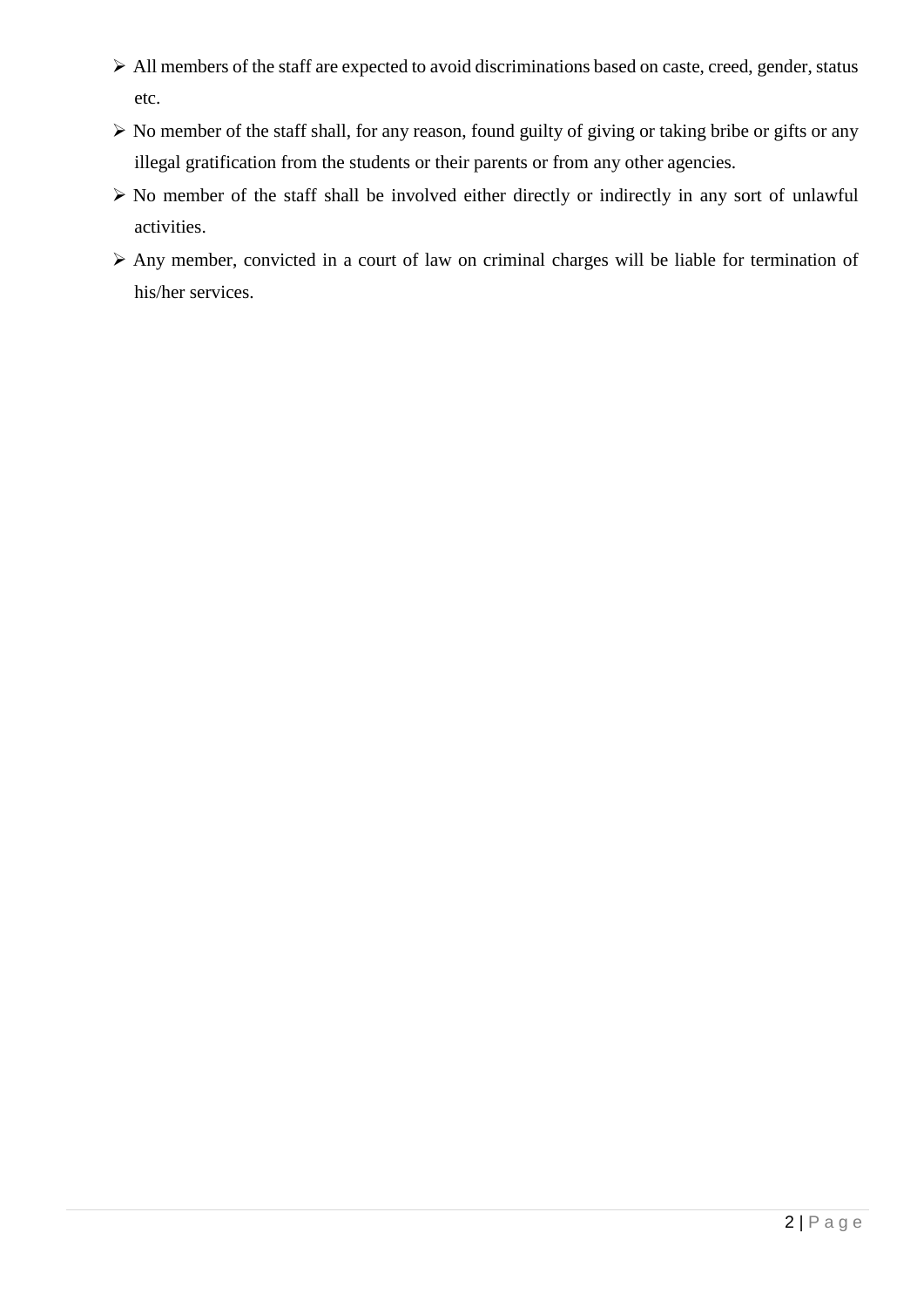## **CODE OF CONDUCT FOR STUDENTS**

MACFAST creates and sustains a conducive environment for students to develop themselves and become personally responsible, culturally sensitive and socially committed professionals. The college provides the following guidelines to students. All students are expected to follow these guidelines.

#### **Academics**

- ➢ Attendance is an essential component of a student's academic performance. All students should attend their classes on time.
- ➢ Daily attendance is marked on an hourly basis in the college register for administrative purposes.
- ➢ Punctuality is to be strictly adhered, latecomers will have to get prior permission to enter classroom.
- ➢ Suitable action may be taken for absenteeism, considering the situation and its frequency.
- $\triangleright$  Anticipatory leave may be granted by the HOD on application by the students with sufficient proof.
- ➢ Walking in and out of the classroom, during the session is to be avoided.
- ➢ Students are strictly prohibited from loitering during class hours.
- ➢ Students are permitted to go for extracurricular activity only with the prior permission from the HOD.
- $\triangleright$  Leave letters are to be submitted as far as possible, sufficiently early.
- $\triangleright$  Medical leave has to be substantiated with a Medical Certificate.
- ➢ Parents/Guardians will be briefed regularly on student's general behavior, class performance, academic progress and other necessary details whenever required.
- $\triangleright$  In addition to the field projects, internships and the like prescribed by the University, the College organizes suitable programmes for special training for the students which are mandatory for the concerned students.
- $\triangleright$  Assignments have to be submitted on time. Late submission will be with prior permission from the concerned faculty.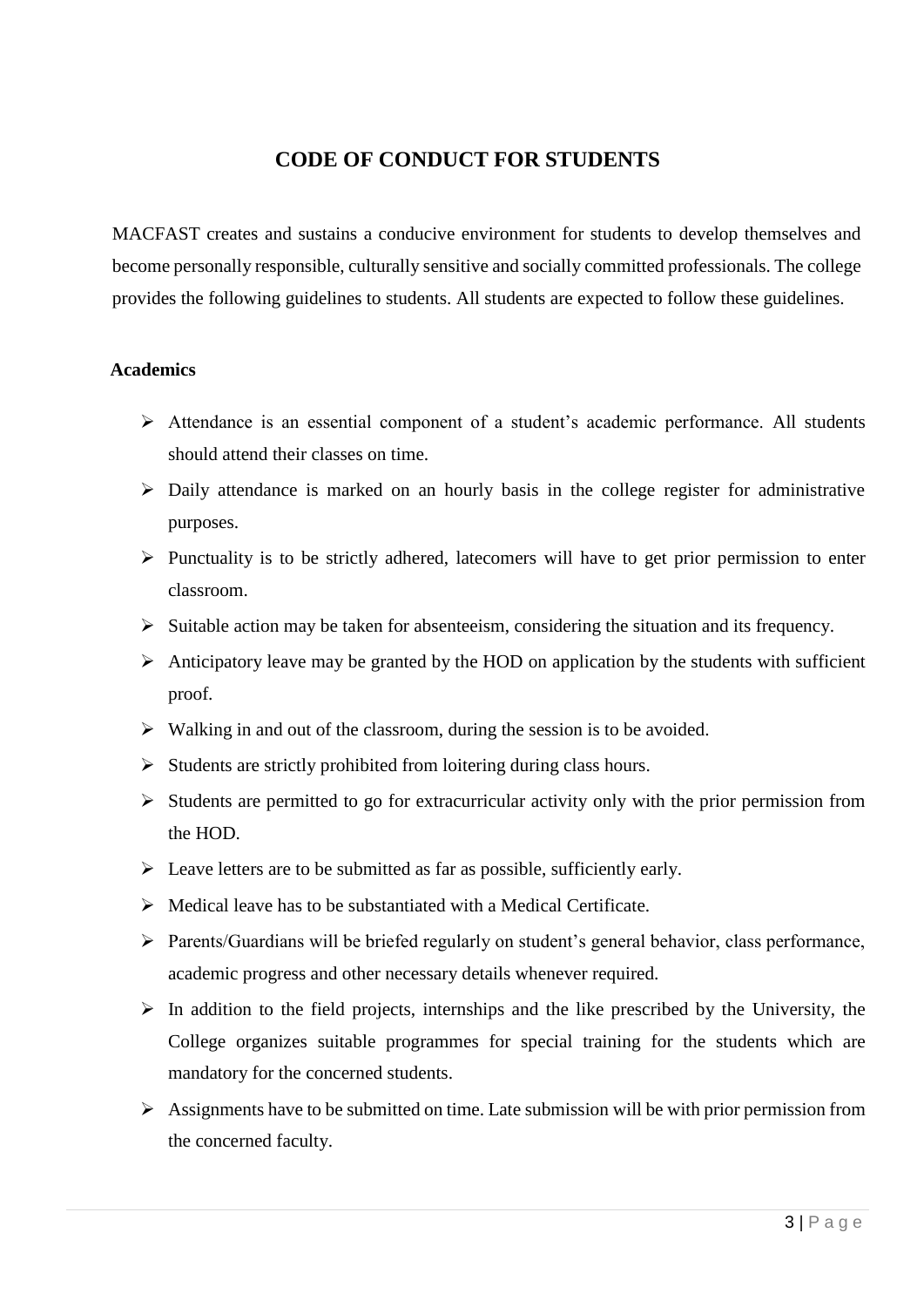- ➢ All students are expected to follow the guidelines given in the 'Examination Ethics' displayed in front of the examination hall.
- $\triangleright$  All kinds of malpractices are viewed by the College as blatant violation of examination ethics and may be reported to higher authorities and University.
- $\triangleright$  Genuine grievances of students regarding the internal evaluation can be raised to the concerned faculty member or HOD or with a written complaint to the Principal.
- $\triangleright$  Performance of the students will be assessed at regular intervals through internal examinations and evaluation which will be informed to their parents.

#### **Campus Etiquette**

- ➢ All students are required to carry their College ID card on College premises.
- $\triangleright$  College uniform is the formal wear issued. Except on Wednesdays, uniform is mandatory including on formal functions, and for all examinations.
- ➢ Casual wears on campus need to be decent, socially acceptable and collectively respectful.
- ➢ English is the self-imposed campus language of communication.
- ➢ Profane, vulgar and offensive words/language has to be strictly avoided.
- $\triangleright$  Students are permitted to enter the faculty room/cabin only with the permission from the concerned faculty member.
- $\triangleright$  Classrooms should not be used for having lunch. Lobby can be used as dining hall.
- ➢ The use of mobile phones must be with discretion and can be only for academic or other absolutely necessary situations.
- ➢ Mobile phone usage is strictly restricted in Examination Halls, Class rooms, Auditoriums, Library, Computer Lab and other Labs. In case of urgent needs while in class permission of the teacher concerned is to be taken before use.
- ➢ Government of Kerala has banned obscene cinematic dances and fashion shows to be held on college campuses.
- ➢ MACFAST zealously promotes an eco-friendly, green and clean environment. All students are solicited to actively cooperate with the green initiatives of the college.
- ➢ Students may receive visitors on campus only with prior permission.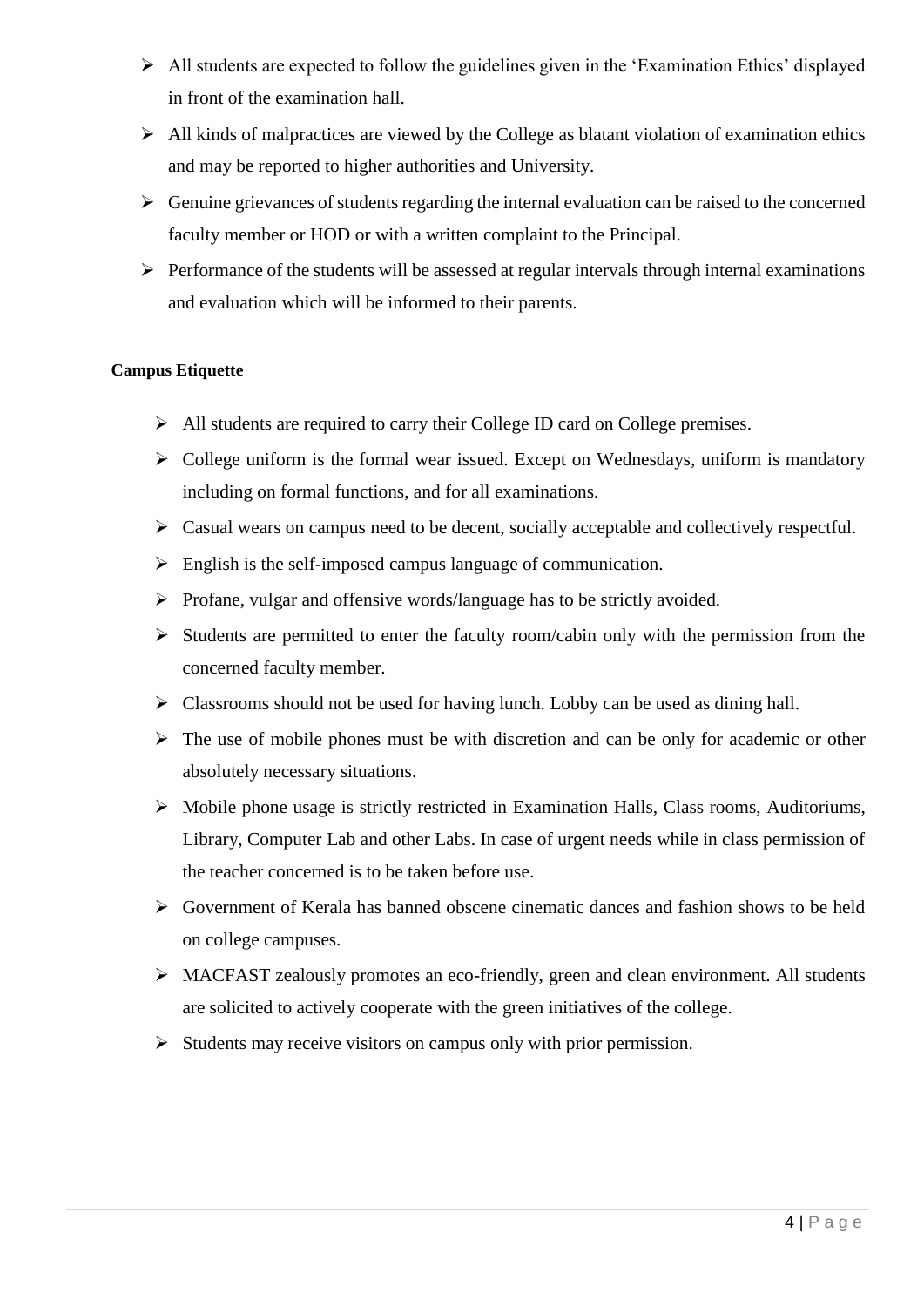#### **Relationships**

- ➢ MACFAST promotes mature and healthy relationships on campus with a specific objective of developing mutual trust and trust among students. Disagreements need to be handled in a mature manner; respect for the person holding opposing views and agreement to disagree should be strived for.
- ➢ Interpersonal relations with students should be matured, decent and with mutual respect.

#### **Hostel Life**

- ➢ Admission to the hostel has to be secured at the entry point.
- ➢ Hostel Wardens allot rooms to the students and would oversee the life and activities in the hostels.
- ➢ Room rents and mess fees have to be regularly remitted to the office, as directed and monitored by the Wardens.
- ➢ The College Management reserves its rights to accept or refuse application for hostel accommodation and to revise the hostel fee and mess fee from time to time.
- $\triangleright$  'No dues' certificate from the Warden is a necessary condition for issuing all College documents, like Mark list, Transfer Certificate etc.
- $\triangleright$  Smoking is strictly forbidden in all hostel, and in the campus premises.
- ➢ Keeping or consuming liquor will call for immediate expulsion from the hostel and College.
- ➢ Inter hostel visits (Men to Women's Hostel and vice versa) are strictly prohibited.
- $\triangleright$  Hostel rooms and other facilities have to be always kept clean and tidy.
- ➢ Deliberate damage done to the hostel properties including furniture will invite heavy fines.
- ➢ Students going out of the college for emergency reasons should get written permission from the respective HOD and warden. The out-pass issued should be handed over to the security.
- ➢ Permission from the Principal is required for sending any matter.
- ➢ All Hardware equipment's, e.g. wireless access points, networking cables and switches, are college property and must not be handled by the students themselves.